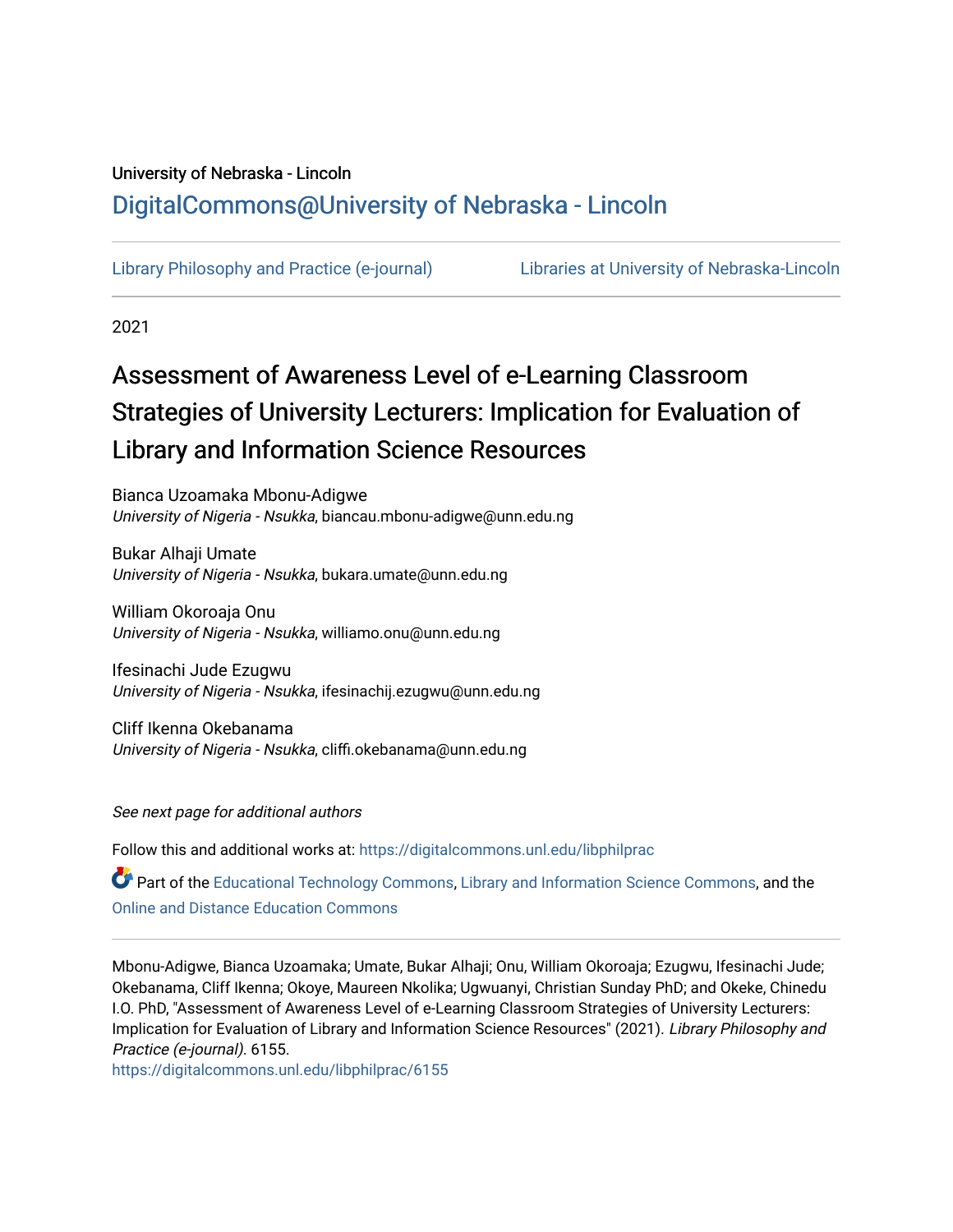#### Authors

Bianca Uzoamaka Mbonu-Adigwe, Bukar Alhaji Umate, William Okoroaja Onu, Ifesinachi Jude Ezugwu, Cliff Ikenna Okebanama, Maureen Nkolika Okoye, Christian Sunday Ugwuanyi PhD, and Chinedu I.O. Okeke PhD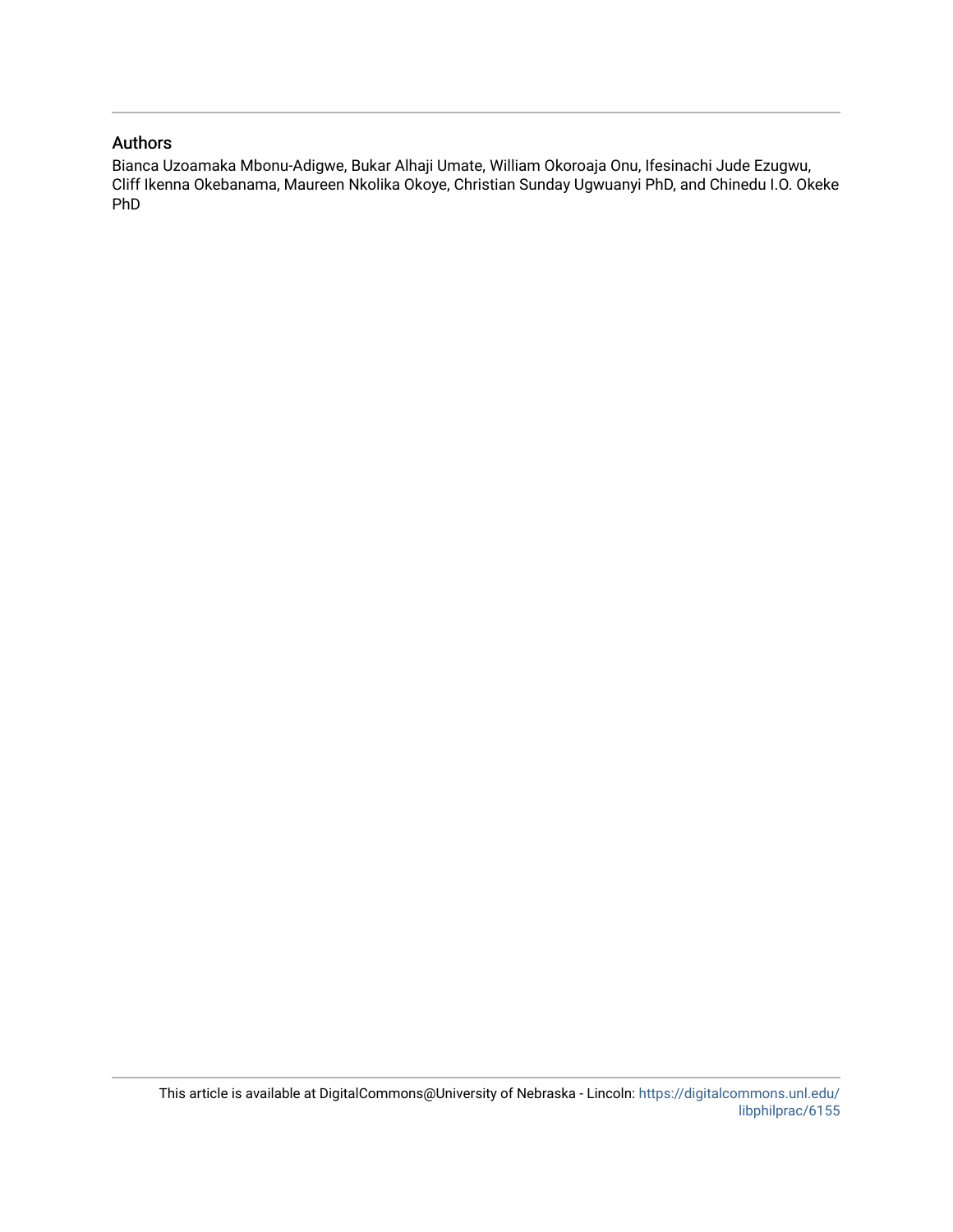# **Assessment of Awareness Level of e-Learning Classroom Strategies of University Lecturers: Implication for Evaluation of Library and Information Science Resources**

Bianca Uzoamaka Mbonu-Adigwe<sup>1</sup>, Bukar Alhaji Umate<sup>1\*</sup>, William Okoroaja Onu<sup>1</sup>, Jude Ifesinachi Ezugwu<sup>2</sup>, Cliff Ikenna Okebanama<sup>1</sup>, Maureen Nkolika Okoye<sup>2</sup> Christian S. Ugwuanyi<sup>1,3</sup>, Chinedu I.O. Okeke<sup>3</sup>

<sup>1</sup>Department of Science Education, University of Nigeria, Nsukka, Enugu state, Nigeria

<sup>2</sup> Department of Science Education, Nnamdi Azikiwe University, Awka, Anambra state,

Nigeria

<sup>3</sup>School of Education Studies, University of the Free State, Bloemfontein South Africa.

\*Corresponding Author: Bukar Alhaji Umate Department of Science Education, University of Nigeria, Nsukka, Enugu state, Nigeria

#### **Abstract**

The emergence of information technology has brought a drastic change in the role of university libraries. University Libraries play key role in supporting e-learning implying that Library and information science personnel can significantly assist in the integration of information resources in the process of electronic learning. Thus, this study investigated lecturers' level of awareness of e-learning classroom strategies. Descriptive survey design was adopted for the study. The sample comprised 149 lecturers teaching integrated science courses. Instrument used for data collection was a questionnaire titled Lecturers' Awareness Level of E-learning Strategies (LALES). LALES was validated and the reliability index of the items was estimated at 0.897 using Cronbach's Alpha method. The data collected were analyzed using mean and standard deviation to answer the research questions while the hypotheses were tested using ttest. Findings revealed among others, that the lecturers were partially aware of strategies to facilitate e-learning. Based on the findings, it was recommended among others that the Nigerian government should provide e-learning facilities through proper evaluation of Library and information science resources.

**Keywords:** E-Learning, Integrated Science, Lecturers, Library and Information Science

#### **Introduction**

One of the professions which is full of people who are passionate about making a positive change in the world through the provision of Library services is Library and Information Science (Eze et al., 2021). According El-Shaimaa (2021), supporting education and literacy is the major role of public libraries. Public libraries carry out many essential services which include collections of necessary resources for education and leisure. These collections can be made available through electronic learning (e-learning). One of the major emerging and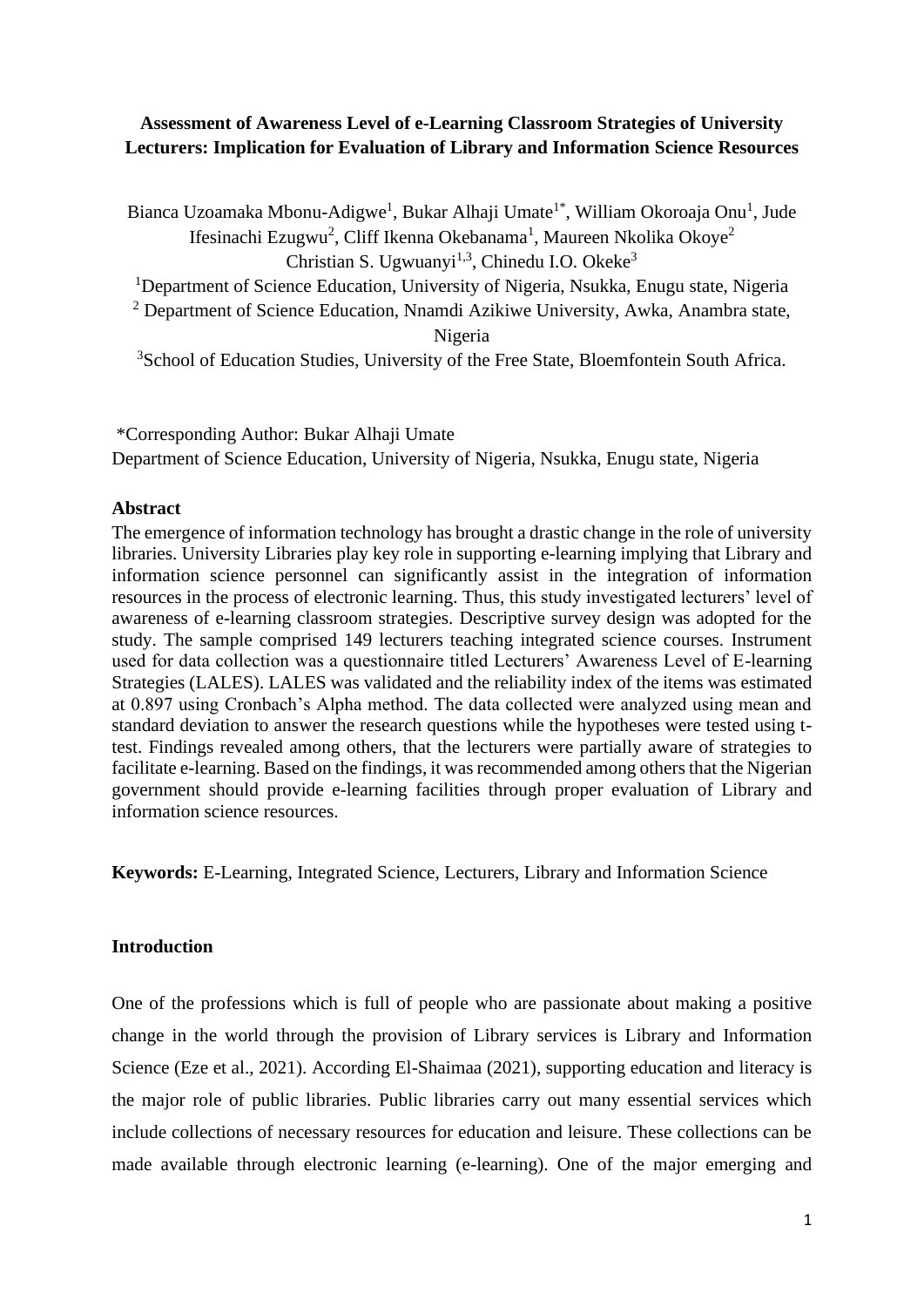promising method for teaching and learning different subjects is e-learning. Such subjects include science, technology, engineering and mathematics (STEM).

Integrated science also known as basic science in Nigeria is an all-encompassing science subject presented to learners at an early age. This subject is taught at both the primary and junior secondary school level. Students that perform very well in basic science have been reported to perform even better in core sciences including Physics and Chemistry. Integrated science lecturers in colleges of education in Nigeria are saddled with the responsibility of churning out integrated science teachers who understand the intricacies and importance of the subject. These lecturers must be prepared to carry out this responsibility to the best of their abilities even in a post COVID-19 pandemic Nigeria.

The devastating impacts of the COVID-19 pandemic have been felt in all sectors of the world including education. The lockdown that was enforced to curb the spread of the deadly virus led to the total shut down of schools. In Nigeria, students and teachers spent nearly eight months away from classrooms. The COVID-19 pandemic era revealed vulnerabilities in the Nigerian education sector especially as it concerns technology enhanced learning or e-learning. This pandemic era has shown Nigerian lecturers that the use of technology in learning and teaching is no longer an option. According to Al-Ataby (2020), using technology in teaching and learning does not refer to just providing (dumping) contents to students digitally, but to facilitate learning and deliver engaging and highly interactive experience to compensate for lack of face-to-face interaction between the students and their teachers and also amongst the students themselves. As a way to mitigate the negative impact of the pandemic, many higher education institutions have decided to completely switch to online (remote) teaching delivery and virtual or e-learning education (Daniel, 2020).

E-learning (electronic learning) comprises all forms of electronically supported learning and teaching. It can also be referred to as computer assisted learning (CAL) and as pedagogy for student-centered and co-operative learning. E-learning involves use of electronic media (the Internet, DVD, CD-ROM, Videotape, television, cell phones, etc.) for teaching and learning at a distance. E-learning requires a different skill set to be successful because it presents an entirely new learning environment for students.

E-learning could be web-based learning, ICT/computer-based learning, or virtual classrooms and content delivery is done via e-networks, audio or video tape, satellite TV, video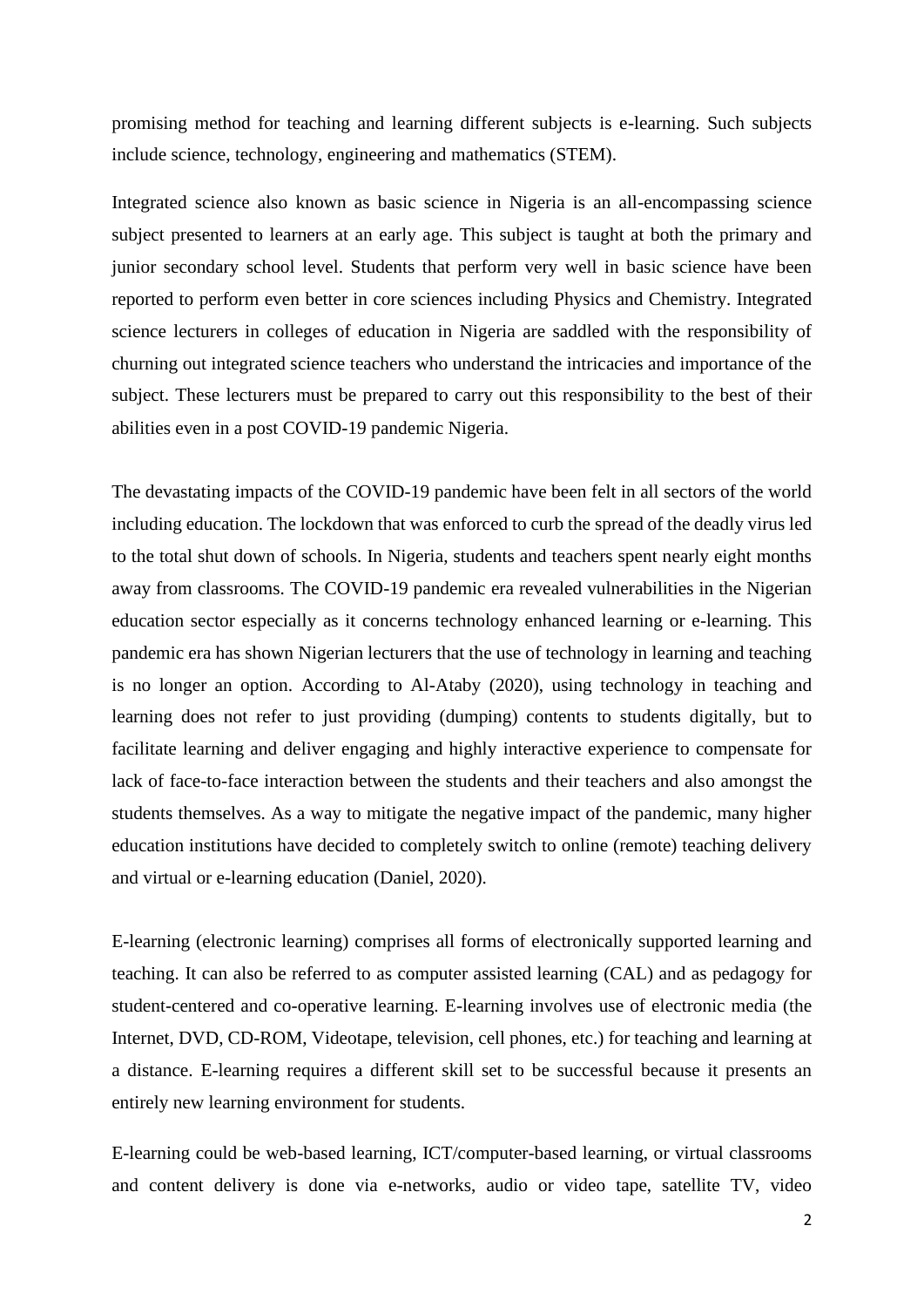conferencing, CD-ROM, WhatsApp, Zoom, E-mails, wireless and mobile technology. Studies have shown that these facilities facilitate teaching and learning irrespective of time and space (Hoque & Alam, 2010; Watson, 2001). Electronic learning is even considered to be an adequate method for the training of human resources of contemporary organizations and enterprises; due to the advantages it offers (Cantoni et al, 2004 and Marinoni et al, 2020). The importance of electronic learning cannot be overemphasized yet its integration in teaching and learning process in Nigerian schools must involve more than just the technology but also the curriculum, pedagogy, institutional readiness and teacher competencies. Electronic learning has been shown to improve students' success in Science (Ugwuanyi et al., 2020a, 2020b, 2020c; Ugwuanyi et al., 2019a, 2019b, Ugwuanyi & Okeke, 2020); Mathematics (Onah et al., 2020), and Social Science courses (Ejimuonye et al., 2020a, 2020b).

Studies have shown that the availability of E-learning facilities is no longer the major concern of teachers in the developed countries, but rather, how best to integrate these facilities in teaching and learning (Tella et al, 2017). While some studies found e-learning facilities to be available (Ajegbomogun, Okunlaya & Alawiye, 2017; Obahiagbon & Osahon, 2014), others found them either not available or inadequate (Enakrire & Ocholla, 2017). Where some of these ICT facilities are available, Egberongbe (2011) and Nweze (2010) found from their respective studies that the lecturers were aware of their availability while Tella et al, 2017; Amusa & Atinmo, 2016 and Agbatogun, 2013 agree that there is a problem of lack of awareness of the availability of these facilities by the lecturers, therefore, severely under-utilized.

According to Olutola & Olatoye (2015), four obstacles affecting the total implementation of elearning in developing countries are connectivity, equipment, software and training. Where the facilities are available, the lecturers may have poor internet connectivity, lack of technical know-how and find it difficult to build or create software for their courses. The use of elearning facilities is no longer an option in Nigerian schools especially the tertiary institutions. Incorporating e-learning and face to face components into teaching and learning in a post pandemic era should be the best way to enforce social distancing measures while delivering curriculum content. Although many tertiary institutions in Nigeria are still struggling to integrate e-learning into teaching and learning, the few schools that have the ability and resources to use these strategies, are not doing so. It is in view of this that this study investigated lecturers' level of awareness of e-learning classroom strategies in post COVID-19 pandemic Nigeria.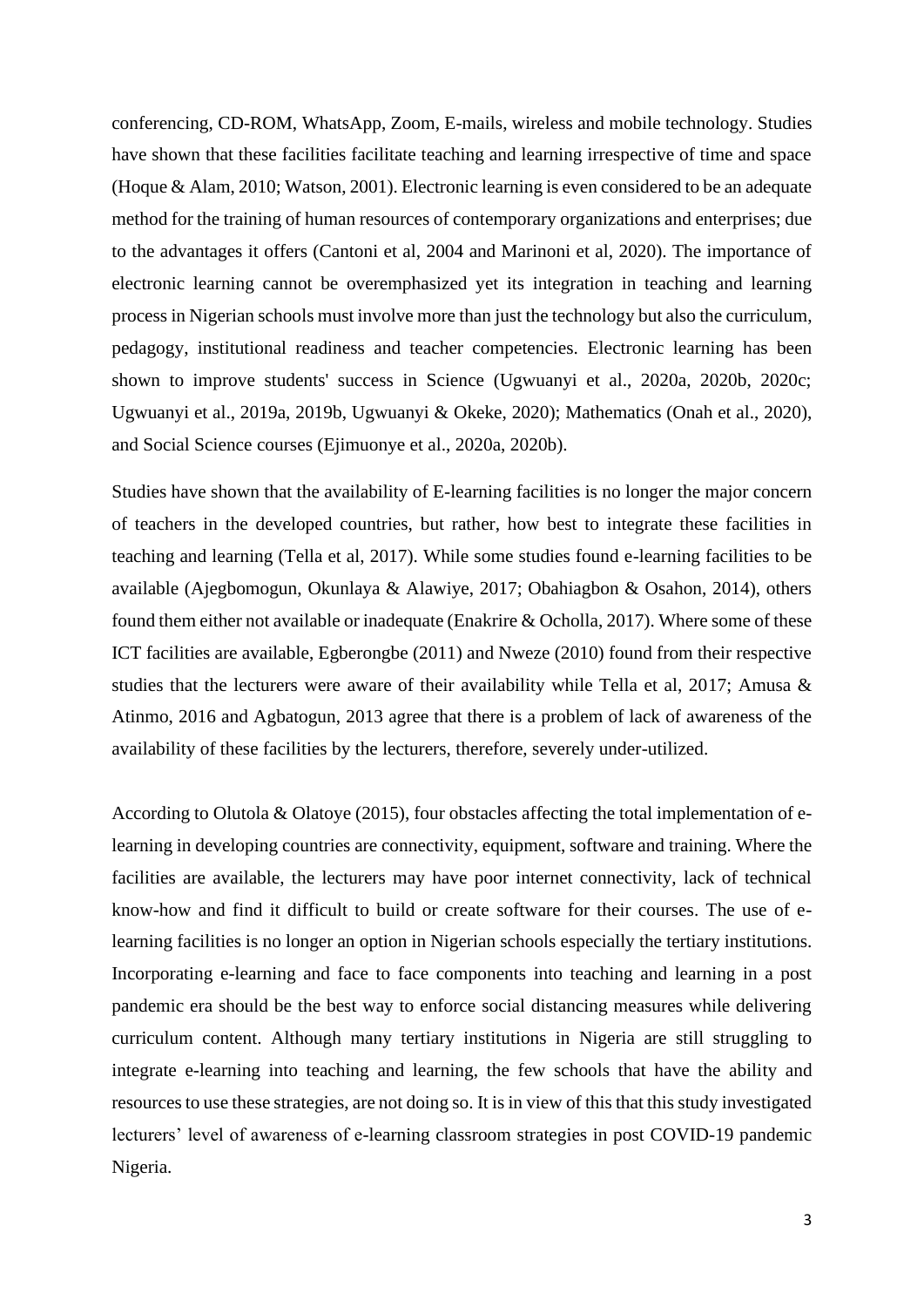The purpose of this study was to examine integrated science lecturers' level of awareness of elearning classroom strategies in post COVID-19 pandemic Nigeria. Specifically, the study sought to determine:

- i. the integrated science lecturers' awareness level of the available e-learning facilities.
- ii. the strategies used by integrated science lecturers to facilitate e-learning in a post COVID-19 pandemic Nigeria.

iii. the constraints to the use of e-learning facilities in a post COVID-19 pandemic Nigeria. The following research questions guided the study

- 1. What is the level of integrated science lecturers' awareness of available e-learning facilities in a post COVID-19 pandemic Nigeria?
- 2. What are the strategies used by integrated science lecturers to facilitate e-learning in a post COVID-19 pandemic Nigeria?
- 3. What are the constraints to the use of e-learning facilities in a post COVID-19 pandemic Nigeria?

#### **Method**

The study was a descriptive survey research design. A descriptive survey research design is one which is aimed at collecting data and describing systematically the characteristics, features or facts about a given population. The population comprised all lecturers teaching integrated science courses in two colleges of education and two universities in Nigeria. The four tertiary institutions were purposively sampled because they offer integrated science education. The sample comprised 149 lecturers (50 males and 99 females) teaching integrated science courses.

The instrument for data collection was a 31-item questionnaire developed by the researchers and tagged "Lecturers' Awareness Level of E-learning Strategies (LALES)". LALES was in two sections, sections A and B. Section A sought information on the gender of the respondents' while section B sought information on the research questions.

The items on awareness of e-learning facilities and strategies to facilitate e-learning in a post COVID-19 pandemic Nigeria were structured on a four point Likert's scale of: Very Much Aware (VMA) – 4 points; Partially Aware (PA) – 3 points, Not aware (NA) – 2 points; Very Much Not Aware (VMNA)  $-1$  point while items on constraints to the use of e-learning facilities in a post COVID-19 pandemic Nigeria were structured on a four point Likert's scale of: Strongly Agree  $(SA) - 4$  points, Agree  $(A) - 3$  point, Disagree  $(D) - 2$  points, Strongly Disagree  $(SD) - 1$  point. The instrument was face and content validated by experts in test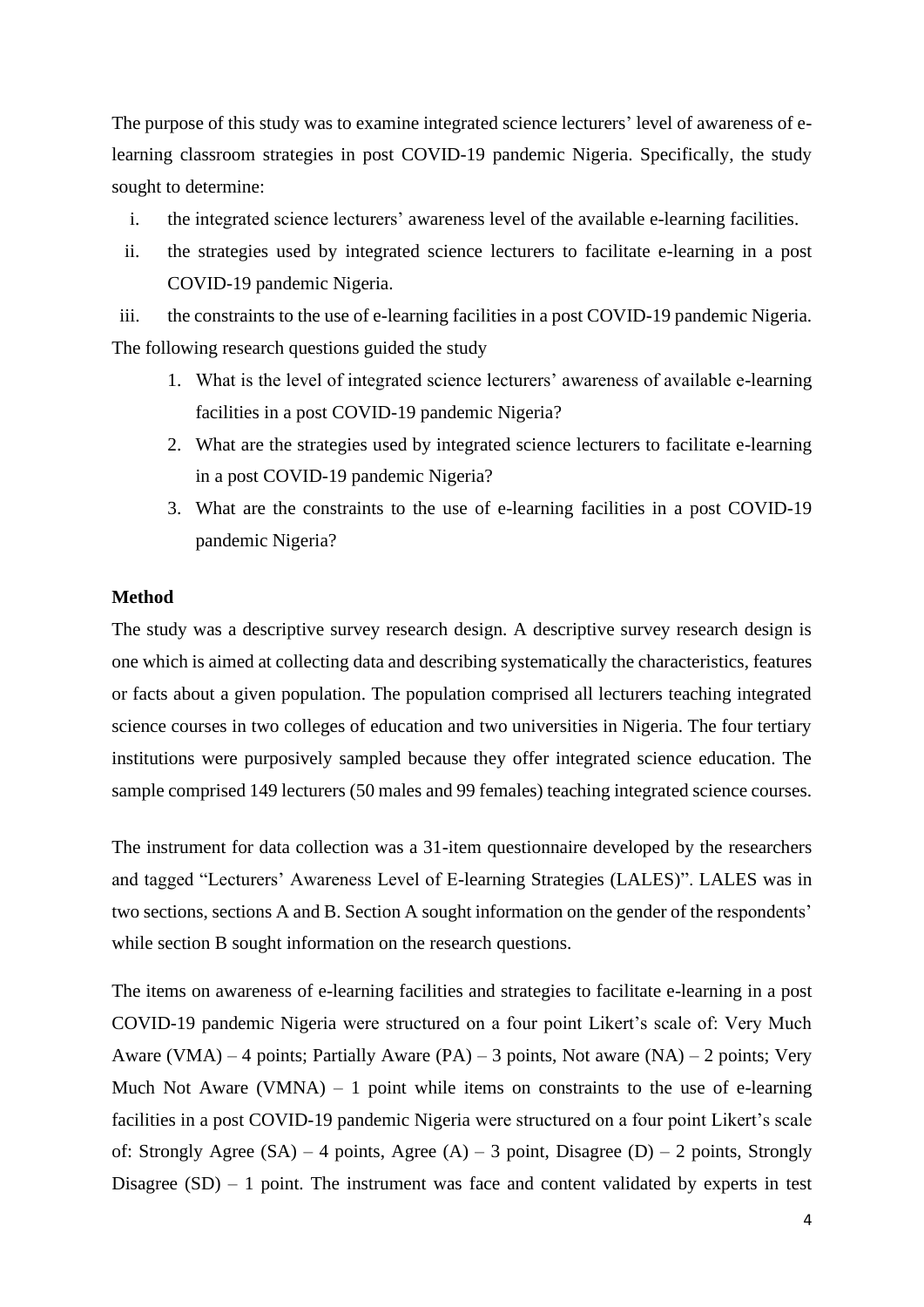development. The comments and suggestions of these experts were incorporated into the final draft of the instrument.

The instrument was trial tested on 30 integrated science lecturers drawn from schools not involved in the study. The result was used to compute the internal consistency of the instrument using Cronbach's Alpha technique. A reliability of 0.827 was established and this shows that the instrument is reliable and adequate for the study.

The researchers sent the questionnaires electronically to the respondents who completed and returned them to the researchers through the same mode. This was to minimize physical contacts between the researchers and respondents in line with the COVID-19 prevention protocol in Nigeria. Data collected were analyzed using mean and standard deviation to answer the research questions while the hypotheses were tested using t-test at 0.05 level of significance. Real limits were used for the interpretation of the research questions thus: 1.00- 1.49 Very Much Not Aware (VMNA), 1.50-2.49 Not Aware (NA), 2.50 – 3.49 Partially Aware  $(PA)$  and  $3.50 - 4.00$  Very much aware (VMA).

#### **Results**

**Research Question One:** What is the level of integrated science lecturers' awareness of available e-learning facilities in a post COVID-19 pandemic Nigeria?

**Table 1:** Mean analysis of the Integrated science lecturers' level of awareness of available elearning facilities in a post COVID-19 pandemic Nigeria

| S/No                    | <b>E-learning facilities</b>    | <b>Mean</b> | <b>SD</b> | <b>Decision</b> |  |
|-------------------------|---------------------------------|-------------|-----------|-----------------|--|
| $\mathbf{1}$            | Internet messenger tools (e.g.  | 1.66        | 0.47      | <b>NA</b>       |  |
|                         | Email, Gmail)                   |             |           |                 |  |
| $\boldsymbol{2}$        | Computer/iPad/Tablet            | 4.00        | 0.00      | <b>VMA</b>      |  |
| 3                       | Google suite (e.g Google        | 3.60        | 0.64      | <b>VMA</b>      |  |
|                         | forms, Google slides, etc)      |             |           |                 |  |
| $\overline{\mathbf{4}}$ | Microsoft Office suite (e.g Ms) | 3.26        | 0.74      | PA              |  |
|                         | Word, PowerPoint, Excel, etc)   |             |           |                 |  |
| 5                       | Computer                        | 3.51        | 0.64      | <b>VMA</b>      |  |
|                         | Simulations/Animations          |             |           |                 |  |
| 6                       | Statistical packages e.g SPSS   | 3.09        | 0.81      | PA              |  |
| 7                       | Graphic packages e.g            | 2.98        | 0.83      | PA              |  |
|                         | CorelDraw, etc                  |             |           |                 |  |
| 8                       | WhatsApp/Facebook/Telegram,     | 3.13        | 0.79      | PA              |  |
|                         | etc                             |             |           |                 |  |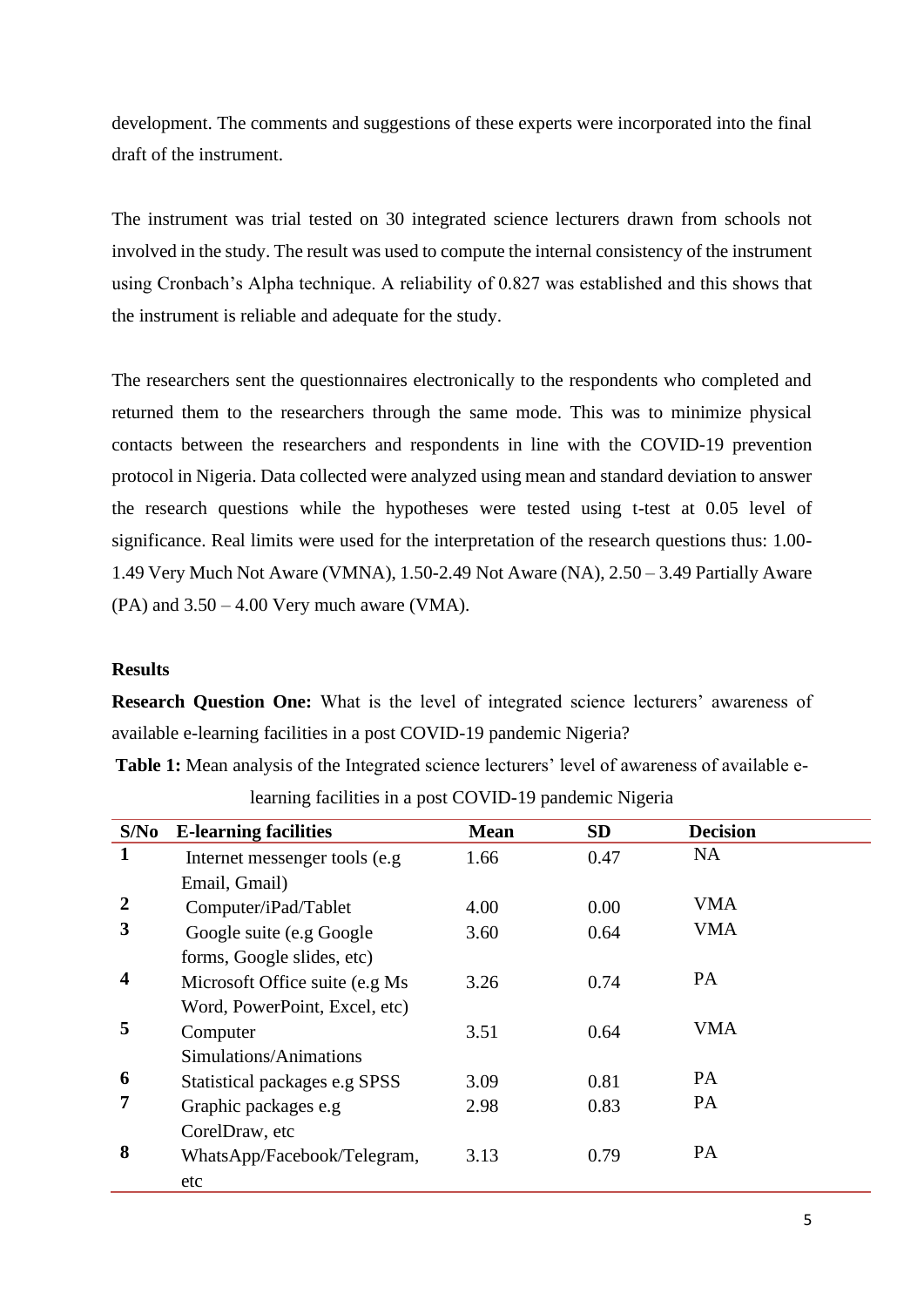| 3.29<br><b>Cluster mean</b><br>3.31<br>PA<br>Key: Very Much Not Aware (VMNA) 1.00-1.49, Not Aware (NA) 1.50-2.49, Partially |                                                     |      |      |     |  |
|-----------------------------------------------------------------------------------------------------------------------------|-----------------------------------------------------|------|------|-----|--|
| <b>11</b>                                                                                                                   | Interactive boards/Star boards,<br>etc              | 3.68 | 0.52 | VMA |  |
|                                                                                                                             | apps e.g Zoom, Skype                                |      |      |     |  |
| <b>10</b>                                                                                                                   | google, kiddle, etc<br>Video chat/ video conference | 3.56 | 0.67 | VMA |  |
| 9                                                                                                                           | Internet search engines e.g.                        | 3.77 | 0.50 | VMA |  |

*Aware (PA) 2.50 – 3.49, and Very much aware (VMA) 3.50 – 4.00*

Table 1 showed the level of integrated science lecturers' awareness on the available e-learning facilities. Items 2, 3, 5, 9, 10, and 11 had mean ratings within the range of  $3.50 - 4.00$  (VMA). This means that the lecturers are very much aware of the availability of those items. Items 4, 6, 7 and 8 had mean ratings within the range of 2.50-3.49 (PA) which means that the lecturers are partially aware of the availability of these facilities. Item 1 had mean rating within the range of 1.50-2.49 (NA) which means that the lecturers are not aware of the availability of that facility. The items had a cluster mean of 3.29 which falls under the mean rating of Partially Aware.

**Research Question Two:** What are the strategies used by integrated science lecturers to facilitate e-learning in a post COVID-19 pandemic Nigeria?

**Table 2:** Mean analysis off the strategies used by integrated science lecturers to facilitate e-

| S/No                    | <b>E-learning facilities</b>    | <b>Mean</b> | <b>SD</b> | <b>Decision</b> |
|-------------------------|---------------------------------|-------------|-----------|-----------------|
| $\mathbf{1}$            | Internet messenger tools (e.g.  | 3.59        | 0.59      | <b>VMA</b>      |
|                         | Email, Gmail)                   |             |           |                 |
| $\overline{2}$          | Computer/iPad/Tablet            | 3.60        | 0.60      | VMA             |
| 3                       | Google suite (e.g Google        |             |           |                 |
|                         | forms, Google slides, etc)      | 3.26        | 0.80      | PA              |
| $\overline{\mathbf{4}}$ | Microsoft Office suite (e.g Ms) |             |           |                 |
|                         | Word, PowerPoint, Excel, etc)   | 3.52        | 0.61      | <b>VMA</b>      |
| 5                       | Computer                        |             |           |                 |
|                         | Simulations/Animations          | 3.17        | 0.81      | PA              |
| 6                       | Statistical packages e.g SPSS   | 2.93        | 0.86      | PA              |
| 7                       | Graphic packages e.g            |             |           |                 |
|                         | CorelDraw, etc                  | 3.13        | 0.83      | PA              |
| 8                       | WhatsApp/Facebook/Telegram,     |             |           |                 |
|                         | etc                             | 3.71        | 0.51      | <b>VMA</b>      |

learning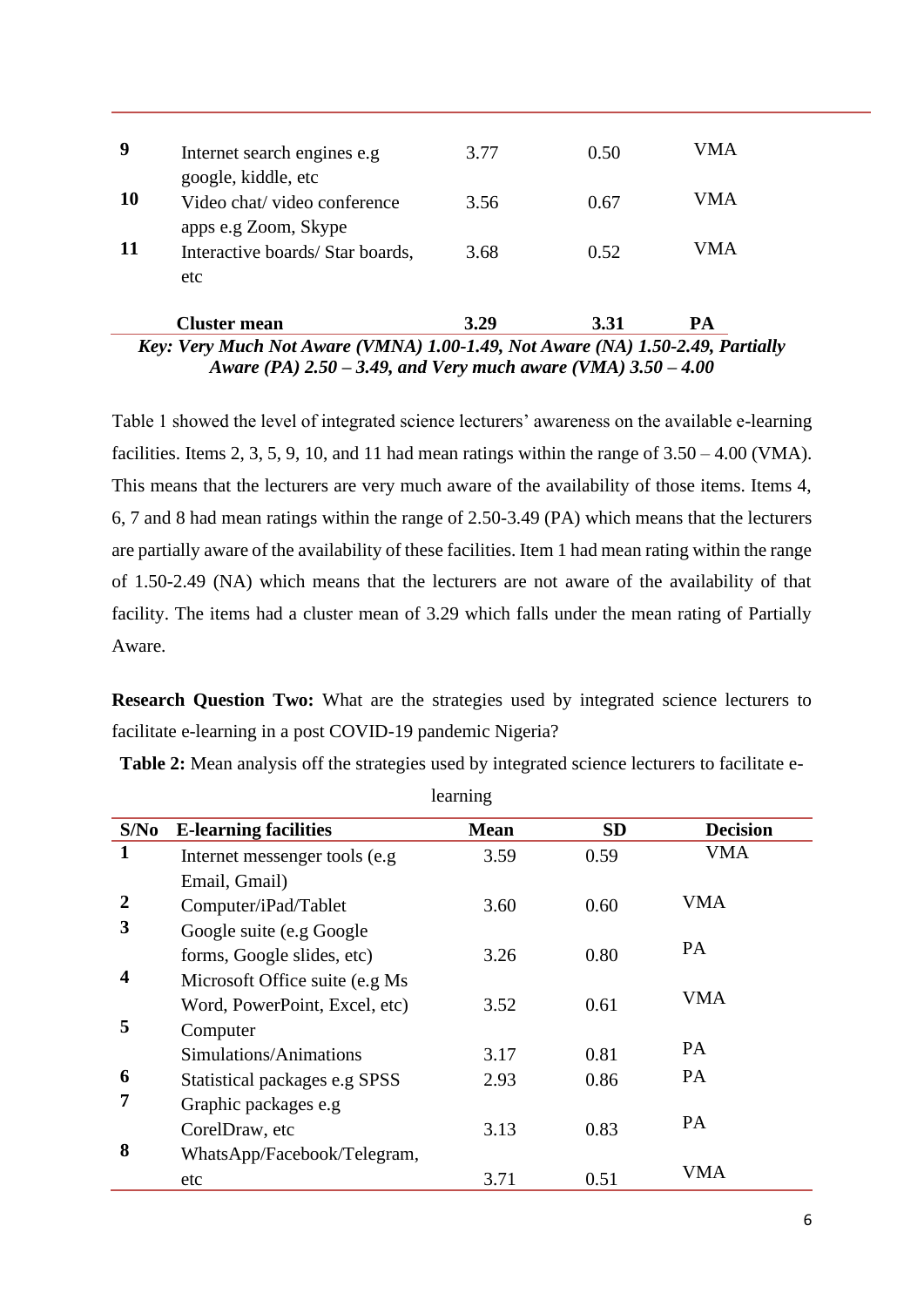| $- -$     | -------                                             | $\sim$ $\sim$ $\sim$ $\sim$ $\sim$ $\sim$ $\sim$ $\sim$ |      |           |  |
|-----------|-----------------------------------------------------|---------------------------------------------------------|------|-----------|--|
|           | <b>Cluster mean</b>                                 | 3.38                                                    | 1.69 | PA        |  |
| -11       | Interactive boards/Star boards,<br>etc              | 3.09                                                    | 0.81 | <b>PA</b> |  |
|           | apps e.g Zoom, Skype                                | 3.64                                                    | 0.53 | VMA       |  |
| <b>10</b> | Video chat/video conference                         |                                                         |      |           |  |
| 9         | Internet search engines e.g.<br>google, kiddle, etc | 3.52                                                    | 0.62 | VMA       |  |
|           |                                                     |                                                         |      |           |  |

*Key: Very Much Not Aware (VMNA) 1.00-1.49, Not Aware (NA) 1.50-2.49, Partially Aware (PA) 2.50 – 3.49, and Very much aware (VMA) 3.50 – 4.00*

Table 2 showed the strategies used by integrated science lecturers to facilitate e-learning in a Post COVID-19 pandemic Nigeria. Items 1, 2, 4, 8, 9 and 10 had mean ratings within the range of 3.50 – 4.00 (VMA). This means that the lecturers are very much aware of these items as strategies to facilitate e-learning in Nigeria. Items 3, 5, 6, 7 and 11 had mean ratings within the range of 2.50-3.49 (PA) which means that the lecturers are partially aware of these items as strategies to facilitate e-learning in Nigeria. The items had a cluster mean of 3.38 which falls under the mean rating of Partially Aware (PA).

**Research Question Three:** What are the constraints to the use of e-learning facilities in a post COVID-19 pandemic Nigeria?

**Table 3:** Mean analysis of the Integrated science lecturers' responses to the constraints to the use of e-learning facilities in a post COVID-19 pandemic Nigeria

| S/No   | <b>E-learning facilities</b>                                                                | <b>Mean</b> | <b>SD</b> | <b>Decision</b> |
|--------|---------------------------------------------------------------------------------------------|-------------|-----------|-----------------|
| 1<br>2 | Lack of adequate infrastructure<br>Insufficient funds for internet data                     | 3.58        | 0.64      | <b>SA</b>       |
| 3      | subscription<br>Limited/unsteady internet access is a                                       | 3.56        | 0.70      | SA.             |
|        | constraint to the use of E-learning<br>facilities                                           | 3.59        | 0.59      | SA              |
| 4      | My students are not comfortable with<br>E-learning                                          | 2.39        | 0.82      | D               |
| 5      | Poor/inconsistent power supply is a<br>constraint on the use of E-learning<br>facilities    | 3.69        | 0.52      | SА              |
| 6      | I find it difficult to operate E-learning<br>facilities                                     | 2.23        | 0.87      | D               |
| 7      | Some curriculum contents cannot be.<br>delivered effectively using E-learning<br>facilities | 2.77        | 0.86      | A               |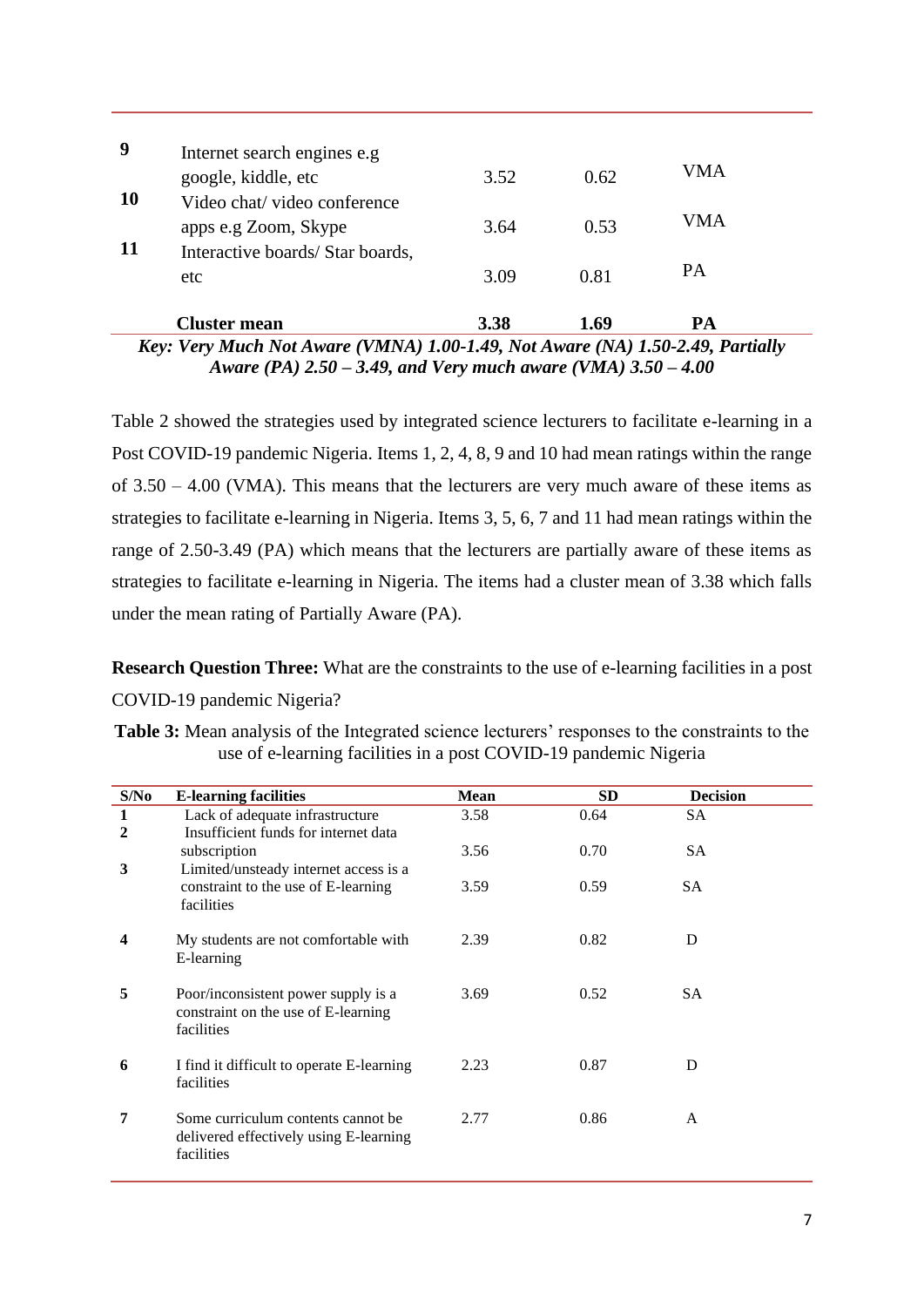| 8 | I prefer the traditional lecture/ chalk $\&$<br>board method | 2.25 | 0.84 |    |  |
|---|--------------------------------------------------------------|------|------|----|--|
|   | Most of my students are not internet<br>savvy                | 2.77 | 0.74 |    |  |
|   | Cluster Mean                                                 | 3.66 | 1.83 | SА |  |

*Key: Strongly Disagree (SD) 1.00-1.49, Disagree (D) 1.50-2.49, Agree (A) 2.50 – 3.49, and Strongly Agree (SA) 3.50 – 4.00*

Table 3 showed the responses of integrated science lecturers on the constraints to the use of elearning facilities in a post COVID-19 pandemic Nigeria. Items 1, 2, 3 and 5 had mean ratings within the range of  $3.50 - 4.00$  (SA). This means that the lecturers strongly agree that those items act as constraints to the use of e-learning facilities in a post COVID-19 pandemic Nigeria. Items 7 and 9 had mean ratings within the range of 2.50-3.49 (A) which means that the lecturers agree that the items are constraining factors to the use of e-learning facilities in post COVID-19 pandemic Nigeria. Items 4, 6 and 8 had mean rating within the range of 1.50-2.49 (D) which means that the lecturers disagree with the items as constraints to the use of e-learning facilities in a post COVID-19 pandemic Nigeria. The items had a cluster mean of 3.66 which falls under the mean rating of Strongly Agree.

#### **Discussion**

#### **Level of integrated science lecturers' awareness of available e-learning facilities**

Table 1 showed that the integrated science lecturers used for the study are very much aware of the availability of Computers/iPad/Tablet, Google suite, Internet search engines e.g google, Video chat/ video conference apps e.g Zoom, and Interactive boards/ Star boards; partially aware of the availability of Microsoft Office suite, Statistical packages, Graphic packages, WhatsApp/Facebook/Telegram; and are not aware of the availability of Internet messenger tools (e.g Email, Gmail) as e-learning facilities in a post COVID-19 pandemic Nigeria. These e-learning facilities are the norm in developed countries especially in this  $21<sup>st</sup>$  century. It is rather surprising that these lecturers are mostly partially aware of their availability for teaching in a post COVID-19 era.

This result agrees with the findings of Tella et al. (2017); Amusa and Atinmo (2016) and Agbatogun (2013) who found from their respective studies that there is a problem of lack of awareness of the availability of these facilities by the lecturers but disagrees with the findings of Egberongbe (2011) and Nweze (2010) who found from their respective studies that the lecturers were aware of the availability of these e-learning facilities.

#### **Strategies used by integrated science lecturers to facilitate e-learning**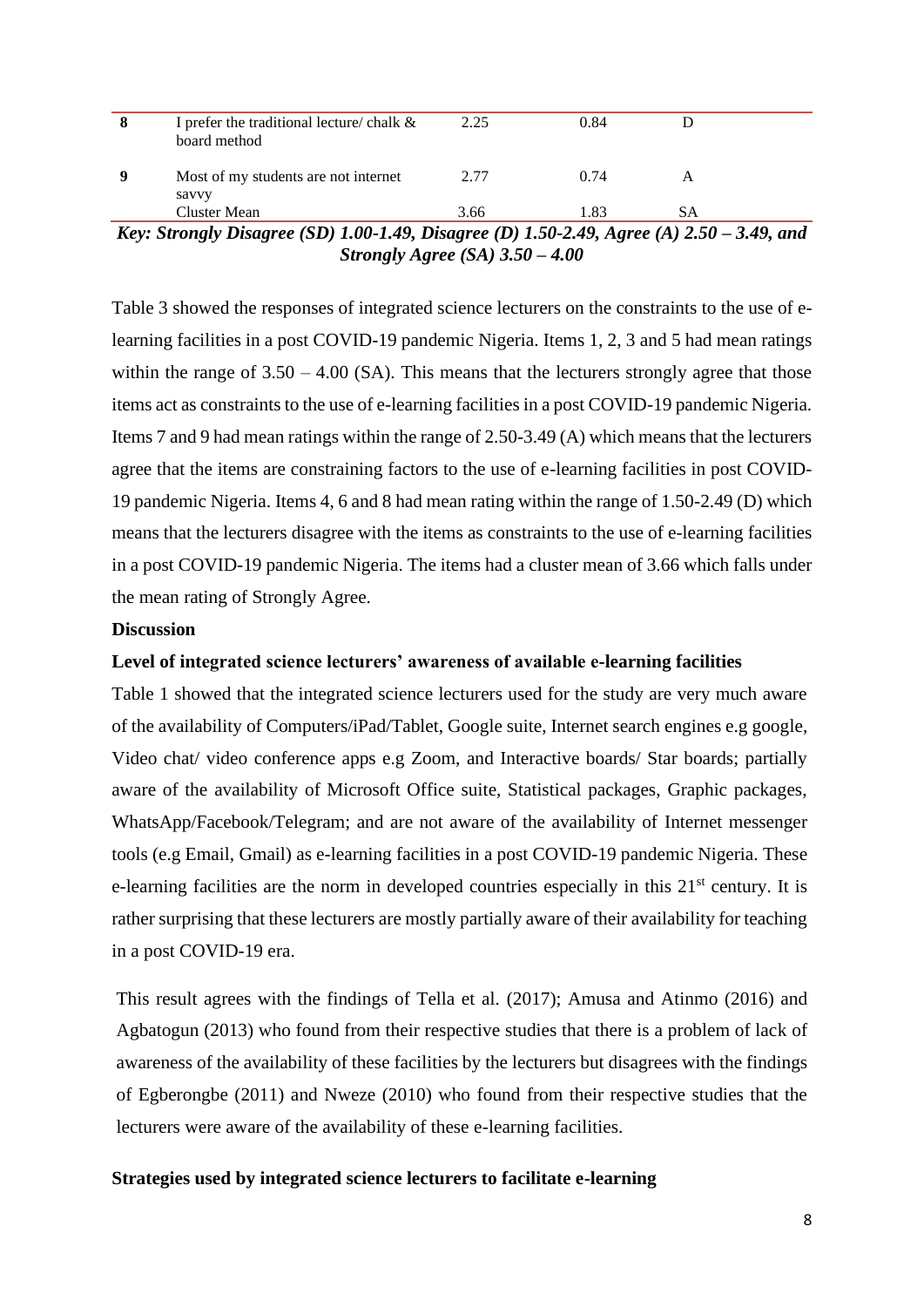Results in Table 2 showed that the lecturers are very much aware of Internet messenger tools, Computer/iPad/Tablet, Microsoft Office suite, WhatsApp/Facebook/Telegram as strategies to facilitate e-learning in a post COVID-19 pandemic Nigeria. The lecturers are partially aware of Google suite, Computer Simulations/Animations, Statistical packages, Graphic packages, and Interactive boards/ Star boards as strategies to facilitate e-learning in a post COVID-19 pandemic Nigeria. The cluster mean shows that the lecturers are mostly partially aware of these facilities as strategies to facilitate e-learning in a post COVID-19 pandemic Nigeria.

#### **Constraints to the use of e-learning facilities**

Results in Table 3 showed that the lecturers strongly agree that lack of adequate infrastructure, insufficient funds for internet data subscription, limited/unsteady internet access, poor/inconsistent power supply are constraints to the use of e-learning facilities. The lecturers agree that some curriculum contents cannot be delivered effectively using e-learning facilities and that most of their students are not internet savvy. These they agree are constraints to the use of e-learning facilities in a post COVID-19 pandemic Nigeria.

They however disagree that their students are not comfortable with e-learning, they find it difficult to operate e-learning facilities and that they prefer the traditional lecture/ chalk & board method. The cluster mean shows that most of the lecturers strongly agree with the items as constraints to the use of e-learning facilities in post COVID-19 pandemic Nigeria. These results agree with that of Olutola and Olatoye (2015) who discovered from their study that there were constraints to the use of e-learning facilities in Nigerian universities.

## **Implication for Evaluation of Library and Information Science Resources**

The findings of this study implicate evaluation of library and information science resources in that the effective evaluation of teaching and learning of library and information science is largely dependent on the use of e-learning. The emergence of information technology tools affected the role of university libraries. Thus, university libraries play supporting role in elearning and the development of virtual university libraries. Library and information science personnel contribute significantly to the integration of information resources through the process of electronic learning. Therefore, e-learning provides new services and resources thereby enhancing the role of the information centre within the organization, and career development of library and information professionals.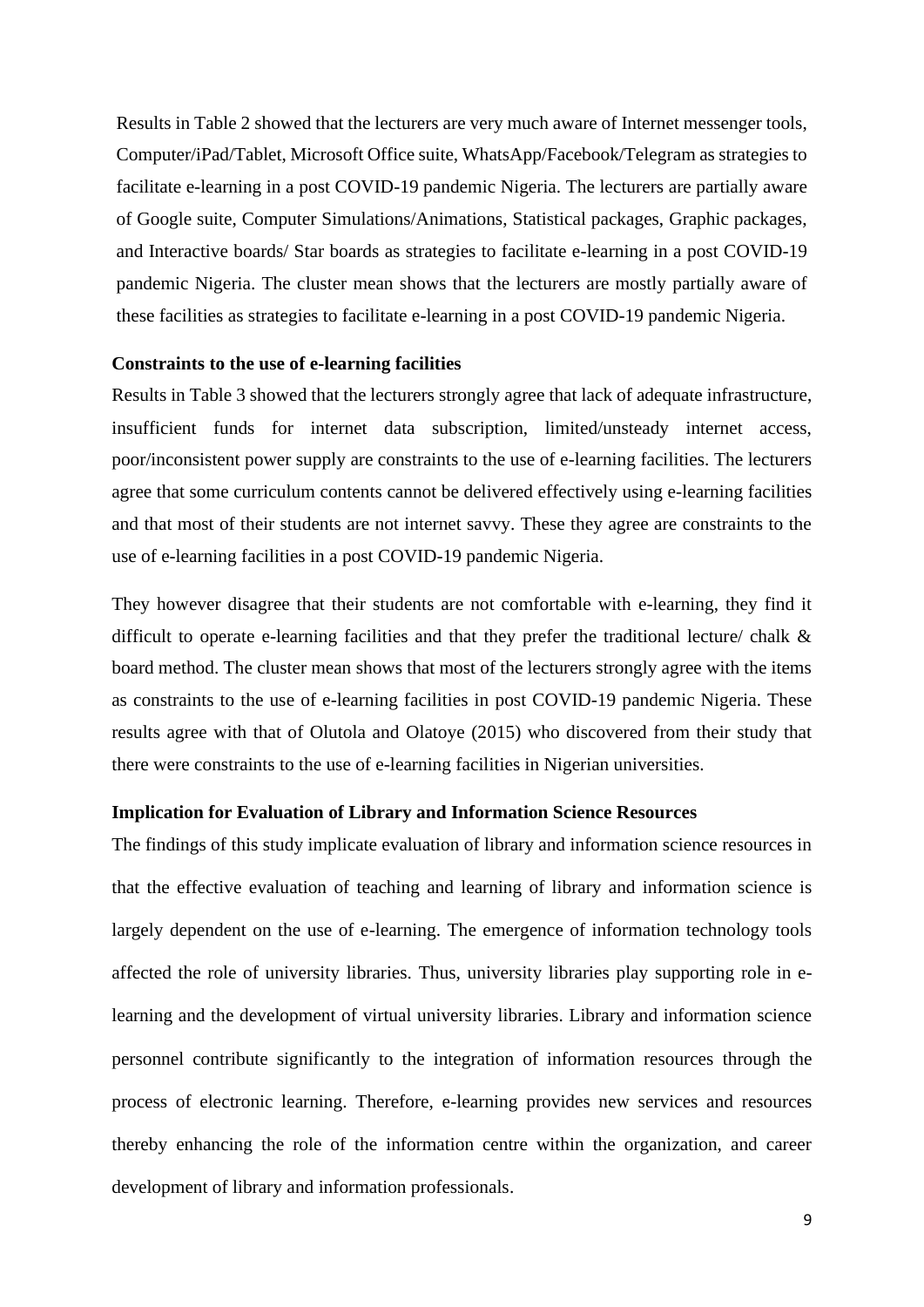### **Conclusion and recommendations**

This study investigated integrated science lecturers' awareness of strategies to facilitate elearning in a post COVID-19 pandemic Nigeria: implications for Chemistry and Mathematics lecturers. Findings from this study show that generally, the integrated science lecturers at the four tertiary institutions used for this research, are partially aware of available e-learning facilities and strategies to facilitate e-learning in a post COVID-19 pandemic Nigeria. These lecturers strongly agree with most of the items listed as constraints to the use of e-learning facilities in a post COVID-19 pandemic Nigeria.

It is recommended therefore that government and school administrators should provide facilities in Nigerian tertiary institutions to improve e-learning in this post pandemic era. Trainings should be organized and conducted for lecturers so as to keep them abreast with the workings of e-learning facilities. Proper infrastructure like adequate internet connection and power supply should be provided for lecturers.

It has been deduced from this study that Nigeria as a country is lagging behind in the use of elearning strategies for teaching and learning. This has continued to hinder effective content delivery especially in a post covi-19 pandemic era. This study is significant in the sense that it will go a long way in showing the Nigeria lecturers their lapses. This study will lead to a significant improvement in the use of e-learning strategies by lecturers in Nigeria since it has shown elaborately that they do not know that some of these facilities are available and that they must use these facilities to effectively deliver their lessons amidst the pandemic-induced restrictions.

School administrators in tertiary institutions must develop ways to ascertain the level of awareness of these lecturers in the usage of these facilities where they are available. This is because without proper awareness, these available facilities will be under-utilized. When these facilities are available, there must be measures put in place to enforce their utilization by the lecturers. Further studies should be conducted on chemistry and mathematics lecturers to ascertain their level of awareness of these e-learning facilities and find out if they are utilized especially in this post COVID-19 era as most of these facilities help to enforce social distancing measures and curb the spread of the deadly corona virus.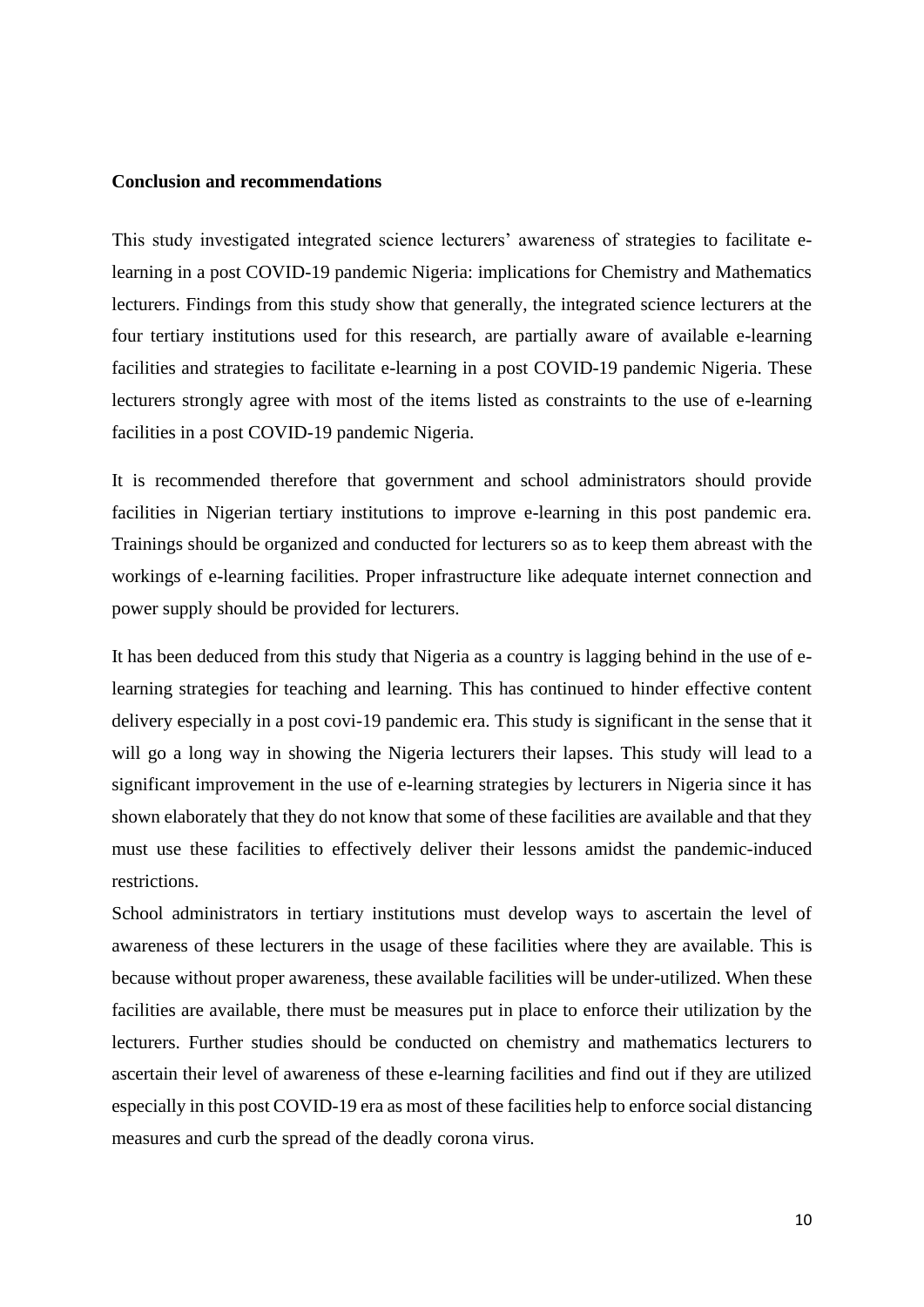#### **References**

- Agbatogun, A.O. (2013). Interactive digital technologies' use in Southwest Nigerian universities. *Education Technology Research and Development* 61**,** 333–357. <https://doi.org/10.1007/s11423-012-9282-1>
- Ajegbomogun, F.O., Okunlaya, R.O.A. & Alawiye, M.K. (2017). Analytical study of Elearning resources in National Open University of Nigeria. *Education and Information Technologies, 22***,** 2403–2415.<https://doi.org/10.1007/s10639-016-9548-z>
- Al-Ataby, A. (2020). Technology-Enhanced Learning and Teaching in COVID-19 Era: Challenges and Recommendations. *International Journal for Innovation Education and Research*, *8*(10), 317–331.<https://doi.org/10.31686/ijier.vol8.iss10.2684>
- Amusa, O., & Atinmo, M. (2016). Availability, Level of use and Constraints to use of Electronic Resources by Law Lecturers in Public Universities in Nigeria. *JLIS.it, 7*(3), 139-172. doi[:http://dx.doi.org/10.4403/jlis.it-11955](http://dx.doi.org/10.4403/jlis.it-11955)
- Cantoni, V., Cellario, M. & Porta, M. (2004). Perspectives and challenges in e-learning: towards natural interaction paradigms. *Journal of Visual Languages & Computing,* 15 (5), 333-345. Retrieved from<https://doi.org/10.1016/j.jvlc.2003.10.002>
- Daniel, S.J. (2020). Education and the COVID-19 pandemic. *Prospects, 49,* 91-96. <https://link.springer.com/article/10.1007%2Fs11125-020-09464-3>
- Egberongbe, H. S. (2011). The Use and Impact of Electronic Resources at the University of Lagos. *Library Philosophy and Practice (e-journal)*. 472. <https://digitalcommons.unl.edu/libphilprac/472>
- [Ejimonye, J.C., Onuoha, J.C., Ugwuanyi, C.S., Eneogu, N.D., Ugwuanyi, B.E & Ogbuehu, S.N](http://article.nadiapub.com/IJFGCN/vol13_no1/3.html)  [\(2020a\). Effectiveness of Two-Dimensional Animation Technique in Enhancing](http://article.nadiapub.com/IJFGCN/vol13_no1/3.html)  [Students' Motivation in Quantitative Economics Concepts.](http://article.nadiapub.com/IJFGCN/vol13_no1/3.html) *International Journal of [Future Generation Communication and Networking \(IJFGCN\), 13](http://article.nadiapub.com/IJFGCN/vol13_no1/3.html)*(1),27-38.
- Ejimonye, J.C., Ugwuanyi, C.S., Okeke, C.I.O., & Nwoye, M.N. (2020b). Two-Dimensional Animation and Students' Achievement in Mathematical Economics: Implications for Science Teaching. *International Journal of Engineering Research and Technology, 13*(6), 1220-1230
- El-Shaimaa, T.A. (2021). Public libraries' role in supporting e-learning and spreading lifelong education: a case study. *Journal of Research in Innovative Teaching & Learning, 14*(2), 178-217. DOI 10.1108/JRIT-06-2019-0063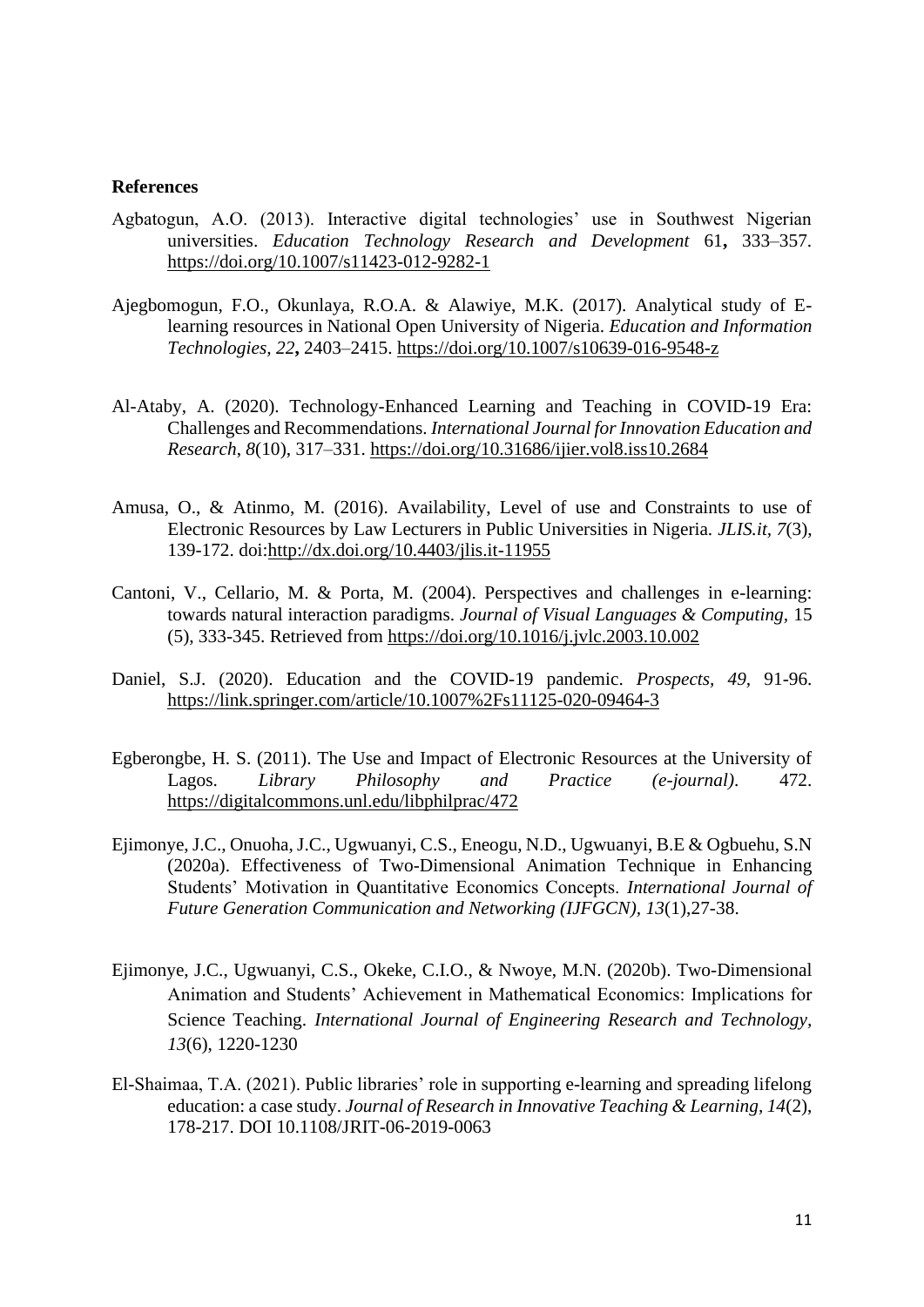- Enakrire, R., & Ocholla, D. (2017). Information and communication technologies for knowledge management in academic libraries in Nigeria and South Africa. *SA Journal of Information Management, 19*(1). doi[:https://doi.org/10.4102/sajim.v19i1.750](https://doi.org/10.4102/sajim.v19i1.750)
- Eze, K.O., Offorma, G.C., Ugwuanyi, C.S. & Okeke, C.I.O. (2021). Pre-Reading Activities and Students' Achievement in French Oracy: Implication for Evaluation in Library and Information Science. *Library Philosophy and Practice (e-journal*). 5952. [https://digitalcommons.unl.edu/cgi/viewcontent.cgi?article=11426&context=libphilpr](https://digitalcommons.unl.edu/cgi/viewcontent.cgi?article=11426&context=libphilprac) [ac](https://digitalcommons.unl.edu/cgi/viewcontent.cgi?article=11426&context=libphilprac)
- Hoque, S.S. & Alam, S. M. (2010). The Role of Information and Communication Technologies (ICTs) in Delivering Higher Education – A Case of Bangladesh. International Education Studies, 3(2), 97-106. DOI**:**[10.5539/ies.v3n2p97](https://doi.org/10.5539/ies.v3n2p97)
- Marinoni, G., Land, H., & Jensen, T. (2020). *The Impact of COVID-19 on Higher Education around the World*. IAU Global Survey Report, International Association of Universities, 2020. Retrieved from [https://www.iau-aiu.net/COVID-19-Higher-](https://www.iau-aiu.net/Covid-19-Higher-Education-challenges-and-responses)[Education-challenges-and-responses](https://www.iau-aiu.net/Covid-19-Higher-Education-challenges-and-responses)
- Nweze, Chinwe M.T. (2010). The Use of ICT in Nigerian Universities: A Case Study of Obafemi Awolowo University, Ile-Ife. Library Philosophy and Practice (e-journal), 494.<https://digitalcommons.unl.edu/libphilprac/494>
- Obahiagbon, K. & Otabor J.O. (2014). Information and Communication Technology (ICT) Key Tool for Enhancing Teaching and Learning in Nigeria: A Study of Two Tertiary Institutions in Benin Metropolis. *American Journal of Educational Research* (2)12, 1257-1259 DOI: [10.12691/education-2-12-20](https://www.researchgate.net/deref/http%3A%2F%2Fdx.doi.org%2F10.12691%2Feducation-2-12-20?_sg%5B0%5D=IIDSQM1bCG4xC3FKtb1IDeq2qtfPapRHBiK_F05CgDCoBdAZ58ou-z5kWYOqOkZck1VrmUZAuAjX-p5uf3RVs2tLwA.cxhvsk-U7dviNgwgqjm0tqReqf5A9LD32fzy98LR0Ptbn4WE6FAO-sZ87PQLicwVR6euA8_BjOhzO0YQZ4oodQ)
- Olutola, A. T. & Olatoye, O. O (2015). Challenges of E-Learning Technologies in Nigerian University Education. *Journal of Educational and Social Research*, 1(5), 1. Retrieved from [<https://www.mcser.org/journal/index.php/jesr/article/view/5623>](https://www.mcser.org/journal/index.php/jesr/article/view/5623)
- Onah, E.N., Ugwuanyi, C.S., Okeke, C.I.O., Nworgu, B.G., Agwagah, U.V.N., Ugwuanyi, C.C., Obe, P.I., Nwoye, M. N., & Okeke, A.O. (2020). Evaluation of the Impact of Computer-Assisted Instruction on Mathematics and Physics Students' Achievement: Implication for Industrial Technical Education. *International Journal of Engineering Research and Technology*, 13(7): 1786-1794. [http://irphouse.com/ijert20/ijertv13n7\\_35.pdf.](http://irphouse.com/ijert20/ijertv13n7_35.pdf)
- Tella, A., Orim, F., Ibrahim, D.M. & Memudu S.D. (2018)*.* The use of electronic resources by academic staff at The University of Ilorin, Nigeria. *Education and Information Technologies* 23**,** 9–27.<https://doi.org/10.1007/s10639-017-9577-2>
- Ugwuanyi, C.S., Nduji, C.C., Gana, C.S., Nwajiuba, C.A., Ene, C.U., Okeke, A.O., Eseadi, C., Okeke, C.F. (2019b). Effectiveness of flipped classroom instructional technology model in enhancing students' achievement in physics. *International Journal of u- and e- Service, Science and Technology*, *12(*4): 37-46.
- Ugwuanyi, C. S., Okeke, C. I. O., Nnamani, P. A., Obochi, E. C. & Obasi, C. C. (2020a). Relative effect of animated and non-animated powerpoint presentations on physics